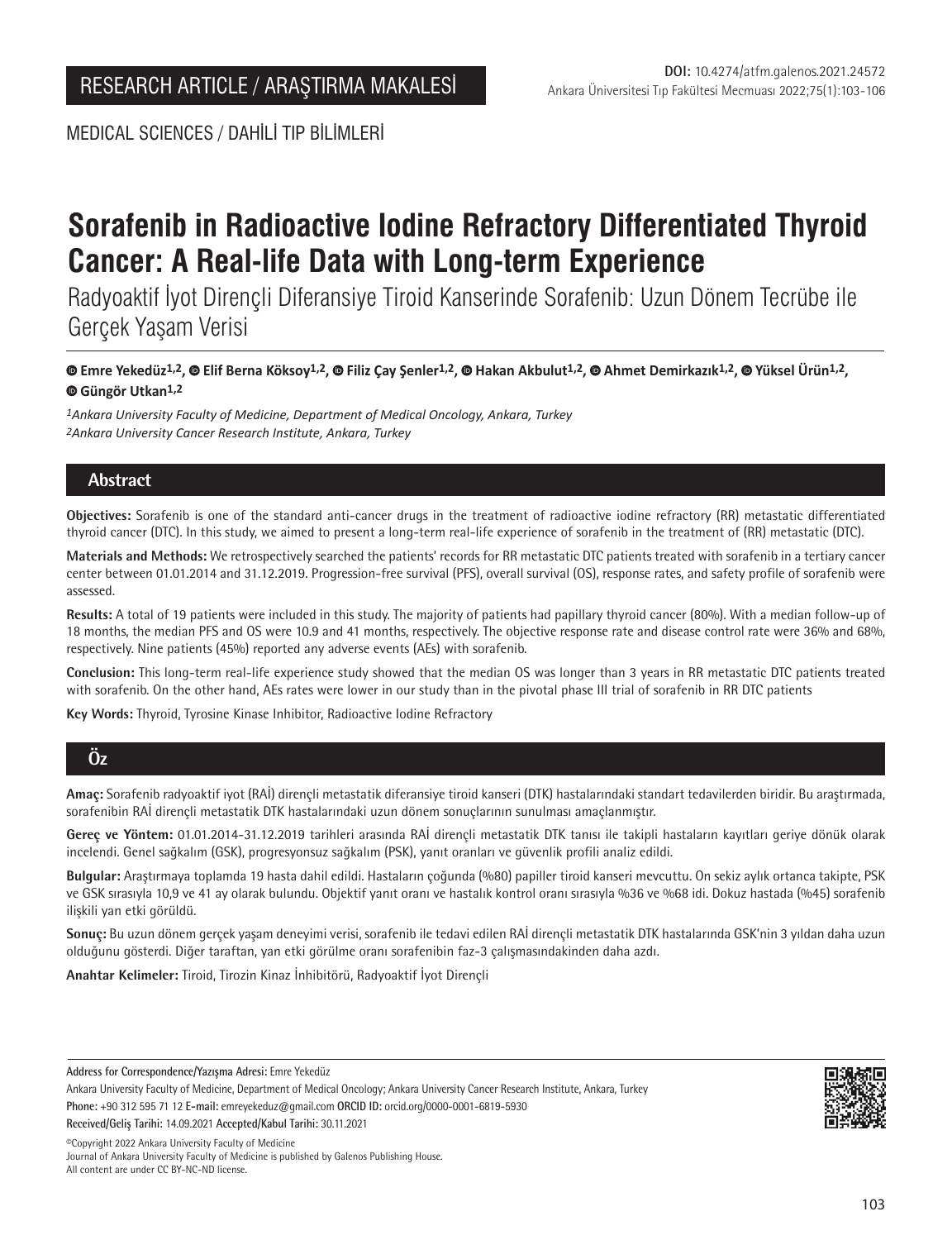## **Introduction**

Thyroid cancer incidence has been increasing in both sexes over the last ten years, and the estimated incidence is 6.6/100,000 in GLOBOCAN 2020 (1). Hopefully, early-stage differentiated thyroid cancer (DTC) has an excellent survival rate. However, metastatic disease is inevitable in approximately 10% of all patients (2,3). Radioactive iodine (RAI) is the mainstay of treatment in these patients. Unfortunately, during the clinical course of metastatic DTC, two out of three patients become RAI refractory (RR), and the prognosis is poor in this group of patients (2,4).

Sorafenib and lenvatinib are the two main options in the RR metastatic DTC treatment. The pivotal phase III trial of sorafenib, the DECISION trial, showed that progression-free survival (PFS) was better in the sorafenib arm than the placebo arm. On the other hand, lenvatinib had also improved PFS in the SELECT trial. However, despite the improved PFS, there was no difference between the arms in the DECISION and SELECT trials for overall survival (OS) (5,6).

Sorafenib and lenvatinib are recommended by the National Comprehensive Cancer Network (NCCN) guideline for RR metastatic DTC patients with progressive and/or symptomatic disease. On the other hand, treatment armamentarium in metastatic thyroid cancer has been expanding over the last two years. In this context, pembrolizumab for patients with high tumor mutational burden, larotrectinib/entrectinib for patients with *NTRK* gene fusion are the other options recommended in the NCCN guidelines (7).

In this study, we aimed to share six years' experience of sorafenib in the treatment of metastatic RR DTC patients from a tertiary cancer center.

#### **Materials and Methods**

This study was conducted in a tertiary cancer center in Turkey. We searched metastatic RR DTC patients diagnosed between 01.01.2014-31.12.2019 and treated with sorafenib in the metastatic setting.

Clinical and pathological data were extracted to a database from electronic and printed patient files. Patients had one of the following criteria accepted as RAI refractory: a) The total RAI dose 600 millicuries (mCi), b) Presence of metastatic lesion without RAI uptake, c) Disease progression within 16 weeks after the last RAI dose.

We assessed PFS, OS, response rates, and safety profile of sorafenib. PFS was calculated from the initial date of sorafenib to disease progression or death, OS was calculated from the initial date of sorafenib to death. Objective response rate (ORR)

and disease control rate (DCR) were assessed by using "response evaluation criteria in solid tumors (RECIST) version 1.1".

#### **Statistical Analysis**

Descriptive analyses were presented by using mean  $\pm$ standard deviation or median with interquartile range (IQR) for continuous variables and percentages for categorical variables. Kaplan-Meier survival estimates were used for survival analyses. A p-value of less than 0.05 was considered to show a statistically significant result. For all statistical analyses, SPSS 27.0 for Mac (IBM Corp., Armonk, NY) was used.

This study was conducted in accordance with the Declaration of Helsinki and approved by the Ankara University Faculty of Medicine Human Research Ethics Committee (approval no: I3- 86-19, date: 12/09/2019).

#### **Results**

After searching the patients' records, a total of 19 patients were included in this study. The median age at the start of sorafenib was 63 years (IQR: 53-66). The majority of patients were male (63%). Fifteen patients had papillary thyroid carcinoma, and four patients had follicular thyroid carcinoma. The total median dose of RAI was 700 mCi (IQR: 450-925). Ninety percent of all patients had lung metastasis. Two patients received doxorubicin in the metastatic setting. Three patients were treated with lenvatinib after progression with sorafenib. All baseline characteristics are shown in Table 1.

At the median follow-up of 18 months, the median PFS was 10.9 months [95% confidence interval (CI): 4.4-17.5], and the median OS was 41 months (95% CI: 23.7-58.2). Kaplan-Meier estimates of PFS and OS are shown in Figure 1 and Figure 2, respectively. ORR was 36%, and DCR was 68%. Best responses, according to RECIST criteria, are shown in Table 2.

Nine patients (45%) reported sorafenib-related adverse events (AEs). The most common AEs were skin toxicities (e.g., rash or hand-foot syndrome), and one patient had a grade 4 skin rash. All sorafenib-related AEs are shown in Table 3.

#### **Discussion**

In this study, we presented a long-term real-life experience of sorafenib in RR metastatic DTC patients. The median OS was longer than three years in those patients with an acceptable toxicity profile.

The median PFS was similar to the pivotal phase III trial of sorafenib in RR DTC. In the DECISION trial, the median PFS was 10.8 months. However, although OS did not reach the median, there was no statistically significant difference between the sorafenib and placebo arms (6).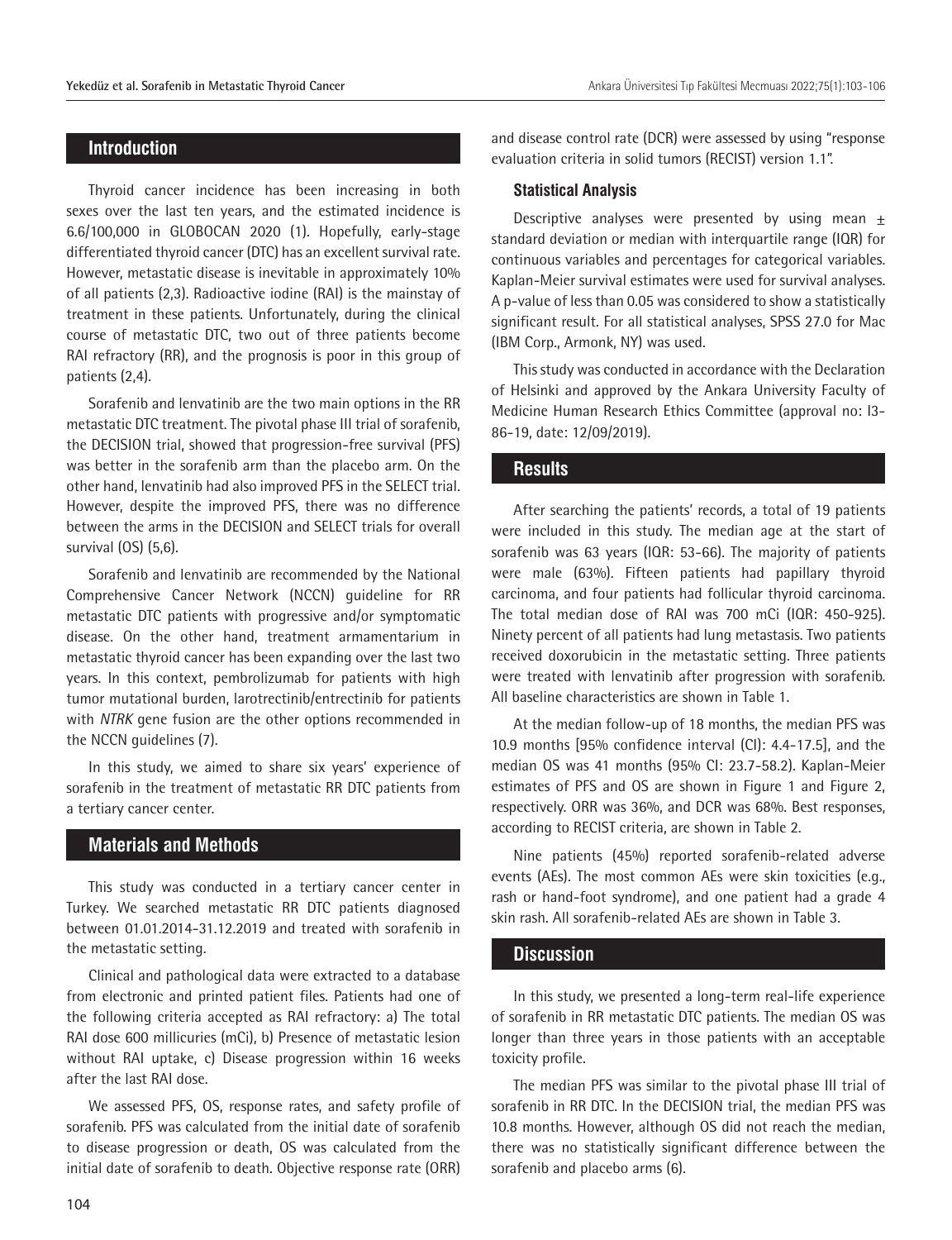In a Korean real-life experience study, Oh et al. (8) showed that the median PFS was 13.7 months. Actually, it was slightly higher than our study. In addition, the median OS was almost the same as our study and was 41.5 months. In this real-life experience study, 33% of all patients received lenvatinib after progression. In our study, 15% of all patients were treated with lenvatinib after progression. Despite lower PFS, we revealed the same OS with the study of Oh et al. (8) It could be explained by the effect of lenvatinib after progression.

ORR was higher in our study than the DECISION trial (36% vs. 12%). Despite better ORR and DCR in our study than the DECISION trial, we did not reveal a better PFS. Conversely, with the same DCR, OS was similar in our study and the study of Oh et al. (6,8). Taken together, the best responses did not reflect the survival outcomes in thyroid cancer. DTC usually shows a slow progression. In compliance with this biological behavior, response with tyrosine kinase inhibitors is usually slow. In this context, despite higher response rates in our study, PFS was not better than the DECISION trial.

Interestingly, AEs rates were lower than the DECISION trial in our study. In the DECISION trial, higher than 90% of all patients reported any grade AEs, while this rate was 45% in our study. Similar to the DECISION trial, the most common AEs were skin







**Figure 2:** Kaplan-Meier estimates of overall survival (OS) CI: Confidence interval

toxicities. The majority of them were grade 1 or 2, and only one patient reported grade 4 skin rash. In the Korean real lifeexperience study, the AEs rate was 96%. This difference may be associated with the patient population. The study of Oh et al. (8) reported the results of Korean patients. Genetic variations in the drug mechanisms might affect the toxicity profile (6,8).

#### **Study Limitations**

Our study has some limitations. First, it was a retrospective data collection study. Due to its retrospective nature, we did not assess the dose adjustments after toxicity due to the lack of data. Second, RR metastatic DTC incidence is very low compared to the other common cancer types. Thus, we included a low number of patients in this study and we did not carry out a subgroup analysis.

| Table 1: Baseline characteristics    |                      |              |
|--------------------------------------|----------------------|--------------|
|                                      | $n = 19(90)$         |              |
| Age-years, median (IQR)              | 63 (53-66)           |              |
| Total dose of RAI-mCi, median (IQR)  | 700 (450-925)        |              |
| Thyroglobulin-ng/mL, median (IQR)    | 482 (50-960)         |              |
| Anti-thyroglobulin                   |                      |              |
| Positive                             | 5                    | (26)         |
| Negative                             | 14                   | (74)         |
| <b>Sex</b>                           |                      |              |
| Male                                 | 12                   | (63)         |
| Female                               | $\overline{7}$       | (37)         |
| <b>Histological type</b>             |                      |              |
| Papillary                            | 15                   | (80)         |
| Follicular                           | 4                    | (20)         |
| Distant metastasis                   |                      |              |
| Lung                                 | 17                   | (90)         |
| <b>Bone</b>                          | $\overline{7}$       | (37)         |
| Liver                                | 5                    | (26)         |
| <b>CNS</b>                           | $\mathbf{1}$         | (5)          |
| Metastatic site number, median (IQR) | $1(1-2)$             |              |
| Previous chemotherapy                |                      |              |
| Yes<br>No                            | $\overline{2}$<br>17 | (10)<br>(90) |
|                                      |                      |              |

CNS: Central nervous system, IQR: Interquartile range, mCi: Millicuries, RAI: Radioactive iodine

| Table 2: Best responses  |          |       |
|--------------------------|----------|-------|
|                          | $n = 19$ | (0/0) |
| Complete response (CR)   | $\Omega$ | (0)   |
| Partially response (PR)  | 7        | (36)  |
| Stable disease (SD)      | 6        | (32)  |
| Progressive disease (PD) | 6        | (32)  |
| ORR (CR+PR)              | 7        | (36)  |
| DCR (CR+PR+SD)           | 13       | (68)  |
|                          |          |       |

DCR: Disease control rate, ORR: Objective response rate